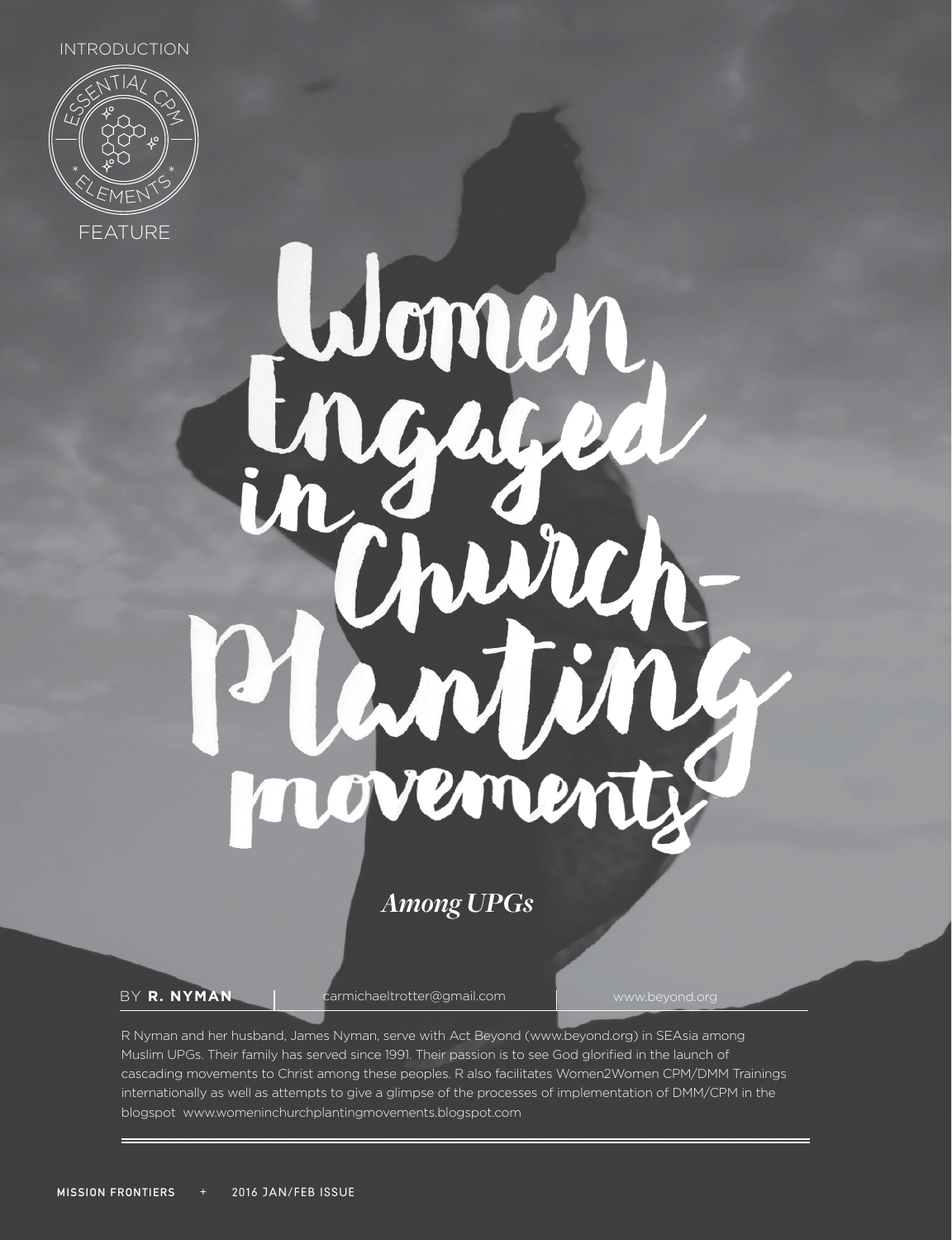*What is the place of women in world mission? Jesus said, "You [and the word means all of you, male and female] are my witnesses. You are the salt of the earth. You are the light of the world." And there have been countless thousands who, without reference to where they came from or what they knew or who they were, have believed that Jesus meant exactly what he said and have set themselves to follow.* 

*—Elisabeth Elliot1*

*O*ne joy of my life is coaching and mentoring launching movements to Christ. Yet often I discover women for effective engagement in missed opportunities surrounding the role of women.

Sometimes over coffee I hear:

I felt called to the field. I came with a passion to labor alongside my husband. I don't want to take over. I just want to be involved! Yet my organization only makes CPM training and coaching available to men. Now that we have children I get the subtle message my only job is supporting my husband and caring for our kids.

Single women have similarly told me:

Men leave us out of strategy discussions. We don't have a lot in common with women on the team who have husbands and children, and when we talk about ministry some moms seem jealous that we have "time" for ministry.

I see this repeatedly: Husbands and wives come to the field to make an impact, yet when the wife doesn't feel she is making a contribution, this may become a reason the couple goes home.

And the problem goes deeper. A local colleague told me, "Please tell Western women not to come to my country if they aren't going to make reproducing disciples. When they don't, they model disobedience to the Great Commission!"

At least 50% of most UPGs are female, and in many cultures men can't interact with women. Often, especially among Muslim UPGs, women are gatekeepers for their households. Who, if not women, will seek out Women of Peace to open their *oikos* to the gospel? And as new movements emerge, who will equip the first-generation women leaders?

Regarding equipping missionary women I sometimes hear mission leaders say, "We don't want to burden women or make them feel guilty." Is the best solution to not equip them for multiplication? Isn't it better to help women follow Jesus in ministry appropriate to their season of life, and prepare them to help launch a DMM/CPM?

Will the global mission community make stewardship of missionary women a priority? Will we equip missionary women with competence<sup>2</sup> and confidence to be and do all He calls us to, especially as catalysts in launching CPMs?

In this issue of *MF* my co-authors and I urge the Body of Christ to consider how to best steward missionary women. How can we support, inspire and equip them to thrive and bear multiplying fruit? How can we equip and coach women for multiplication in all stages of life?

## **Why Focus on CPM?**

Kent Parks, President of Act Beyond, notes urgently that today there are twice as many people with no access to the Gospel as there were in 1980. As a percentage of world population, the unevangelized—those with no Gospel access<sup>3</sup>—have increased significantly, from 24% in 19804 to 29% in 2015. This means that in raw numbers those considered unevangelized have more than doubled! In 1980 there were "only" one billion unevangelized. Today that figure has risen to 2.1 billion!<sup>5</sup>

Physical births today outnumber spiritual births among the unreached, and the global Church is losing ground there both in absolute numbers and in percentage. This is unacceptable! And this unjust trend requires that we do something differently.

And we can! Since the days of Jesus and Paul, the Church has repeatedly grown much faster than population through the kind of movements we see in Acts, with women playing a key role. The 1900s offer extraordinary instances of movements in China and Korea fueled by women missionaries and spread through oppressed women.6 And Acts-like movements today are inspiring and even starting additional movements at an unprecedented and accelerating pace. Jesus' followers

> I just want to be involved! Yet my organization only makes CPM training and coaching available to men.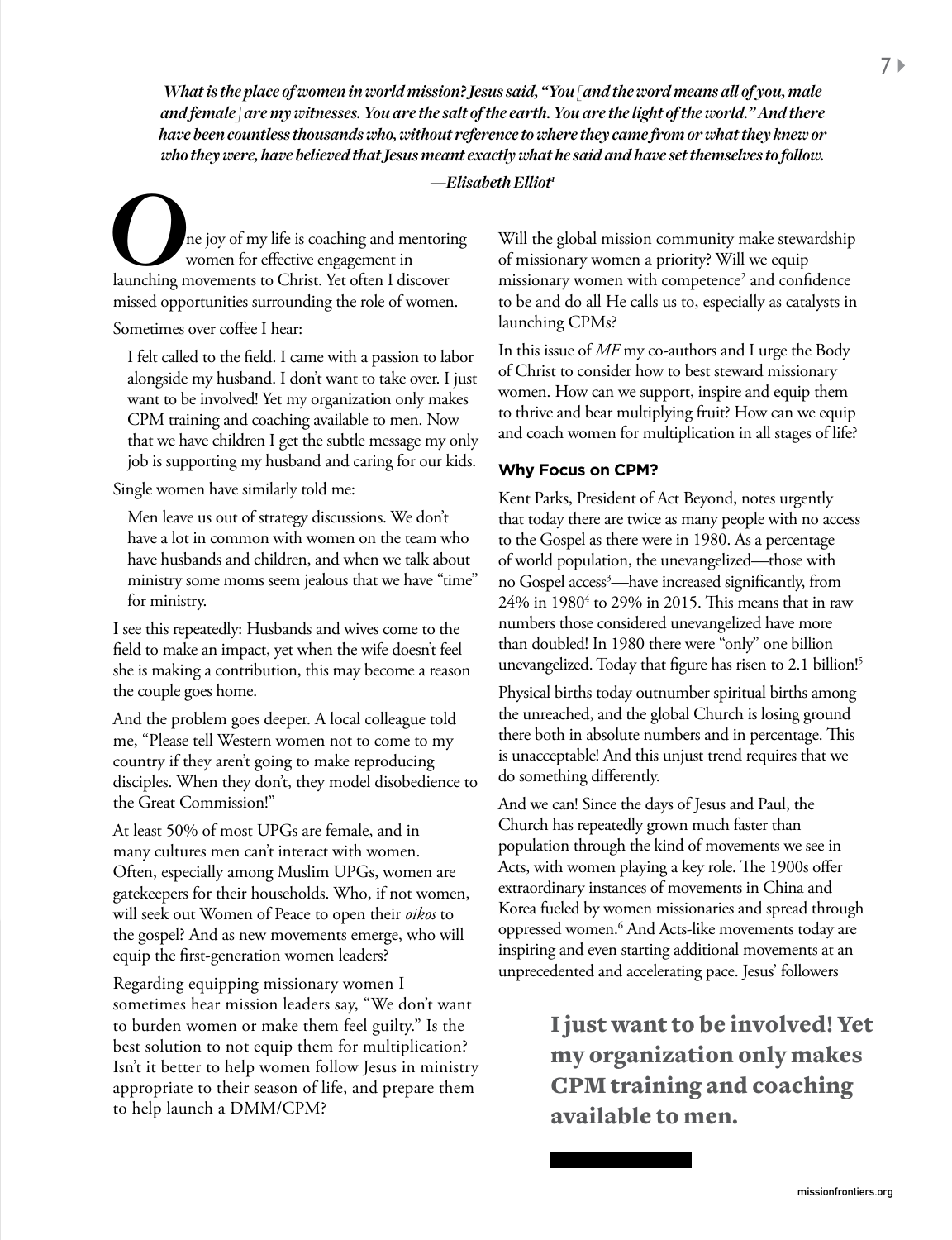## Who, if not women, will seek out Women of Peace to open their *oikos* to the gospel?

are increasingly eager to learn from experienced CPM catalysts to pursue God for CPMs through prayer and the application of biblical principles and models.

In recent decades God has honored such laborers with movements on every continent. David Garrison has documented CPMs in all nine "rooms" of the house of Islam,<sup>7</sup> and several are occurring even among "reached" peoples. Today researchers are tracking more than 100 CPMs world-wide, each with four or more  $(4+)$  streams of four or more  $(4+)$  generations of reproducing disciples and groups, along with another 50 emerging movements of at least three generations.

In 1982 Donald McGavran reported that 90% of missionaries started churches by winning individuals rather than whole families, and that this actually hindered the development of movements. He then repeated himself for emphasis.8 Until very recently there has been little change in our methods. To turn the tide reported in the research above, we must train many more of our missionaries (including women) to pursue God for movements.

What will it take for the Church to reach the unreached? It will take the full involvement of women along with men, in a full realignment of our vision, our passions and our resources for a full-throttle attack on the spiritual injustice of some living and dying without ever being invited to follow Jesus.

CPM is not a new phenomenon. Those aiming for CPMs are simply applying principles Jesus imprinted on His disciples, and which Acts shows them implementing. CPM is not a magic bullet, nor is it foolproof. Pursuing a DMM/CPM is often messy, yet sometimes in recent decades it has brought millions of people into God's Kingdom.

God's Spirit is using various "models" to start CPMs today. Yet the majority of CPMs are emerging from two models: Training for Trainers (T4T) and Disciple-Making Movements (DMM—sometimes called Discovery Bible Study or DBS).<sup>9</sup>

At present, more female CPM trainers use the DMM approach: therefore the women who authored the articles here write from this perspective.

## **Women as DMM Practitioners**

All of us (men and women) are to delight in and declare God's glory, developing intimacy with God. Out of the overflow of this intimacy we are to "be" and "do" in Christ, and seek to reproduce Jesus in others. For all who follow Jesus, making reproducing disciples is a privilege as well as a command.

Essential CPM elements include extraordinary prayer, searching out persons of peace, discipling groups of new believers, and equipping leaders. We need missionary women as well as men for these tasks.

This issue of *MF* follows an outline of CPM "Critical Elements" developed by fruitful practitioners. In these pages UPG-focused missionary women and their

**CPM (Church Planting Movements)**—A "rapid and multiplicative increase of indigenous churches planting churches within a given people group or population segment."1 Groups of baptized believers reproducing at least four streams wide, each at least four generations deep. Often the result of a DMM or T4T approach.

**DMM (Disciple Making Movements)**—A strategy of gathering people to study and obey God's Word with the DNA of rapidly reproducing churches present from the start, such that disciples reproduce disciples, churches birth new churches, and leaders reproduce leaders. One methodology that leads to CPMs.

**T4T**—A process of mobilizing and training believers to evangelize the lost, disciple new believers, start small groups or churches, develop leaders, and train these new disciples to do the same. Discipleship is understood as both obeying God's Word and training others. The goal is every generation of believers training trainers, who train trainers. One methodology that leads to CPMs.

**Disciple-Making**—Loving and obeying Jesus and teaching others to do the same.

**CPM Catalyst**—A person called to help ignite a movement. The catalyst, whether expatriate or near culture Christian, is

KEY TERMS

**KEYTERMS**